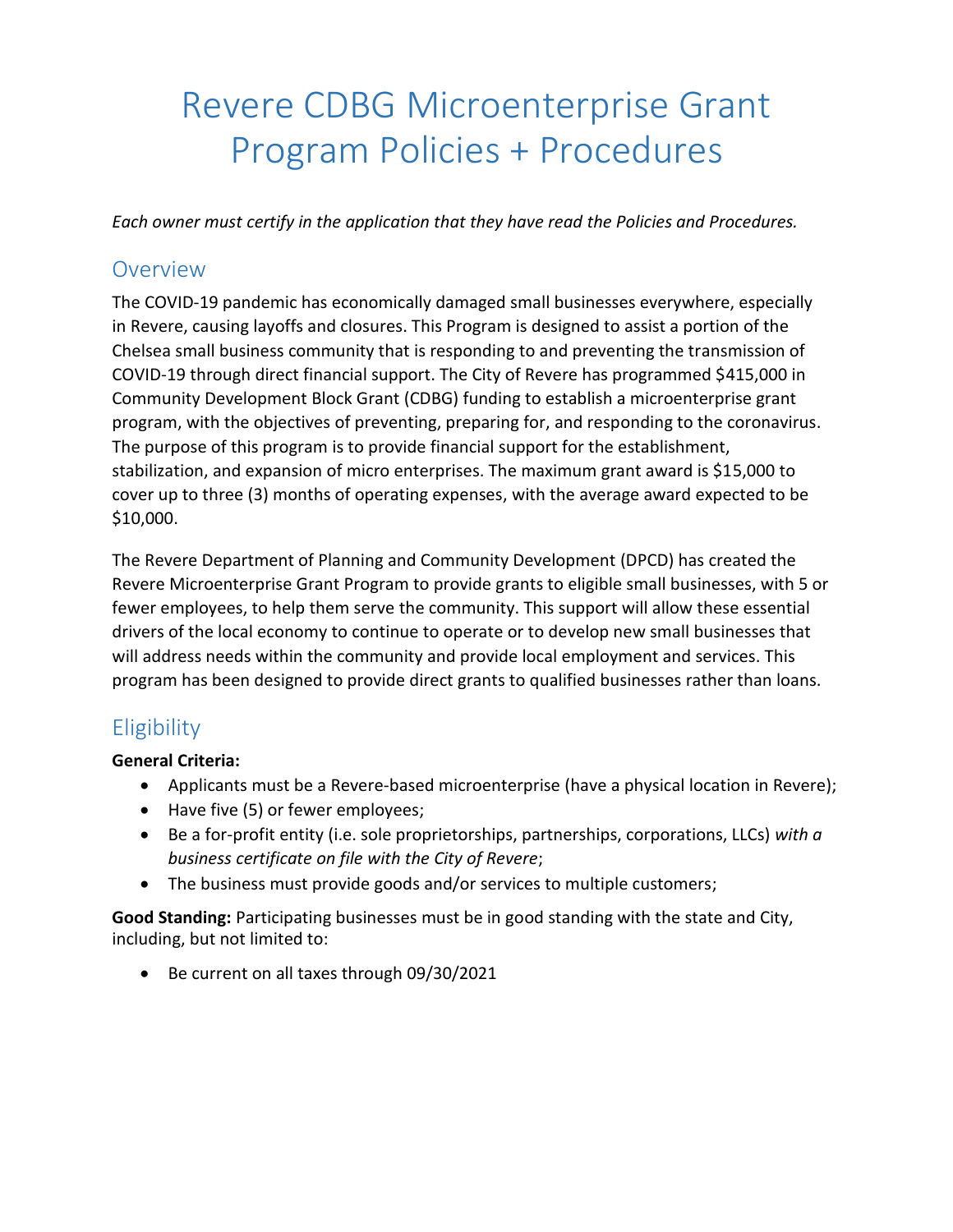- Maintain active and valid state licenses/registrations, if applicable, and City registrations, if applicable;
- Not party to litigation involving the state or municipality;
- Not currently debarred from state or federal awards;
- Not currently have any liens

**Loss of Income:** Participating businesses must be able to document a loss of income equal to or greater than the requested assistance, as a result of COVID-19. The DPCD reserves the right to request supporting documentation, in excess of the documentation furnished as part of the application submission, to ensure compliance with this provision.

**Ineligible Businesses:** Prohibited businesses, firms that are ineligible for funding, consist of the following:

- Real estate rentals/sales businesses;
- Businesses owned by persons under the age of 18;
- Businesses that are chains (local, regional, or national);
- Liquor stores;
- Weapons/firearms dealers;
- Lobbyists/firms that provide lobbying services;
- Cannabis-related businesses

## National Objective Compliance

The City will carry out the Program in accordance with CDBG National Objectives.

National Objective: To aid existing microenterprises, the City proposes undertaking the Program under the Low and Moderate Income Limited Clientele national objective (LMI-LC). The owner(s) of the business seeking funding must be low and moderate income (LMI), as defined by the income limits set by the U.S. Department of Housing and Urban Development for the Boston-Cambridge-Quincy MA-NH HUD Metro FMR Area. Updated annually, these income limits will change each year. The City will perform an income eligibility determination for each of the owners.

Eligibility Determination: To document compliance with national objective based on ownership by LMI persons, applicants must qualify the business for assistance based on supporting income documentation of family (2019 or 2020 tax returns – business and personal). Documentation of family income will be required, such as the most recent tax returns, profit & loss reports detailing payments to owners, and similar documents. The Program will rely on Annual Income as defined in accordance with 24 CFR Part 5.609.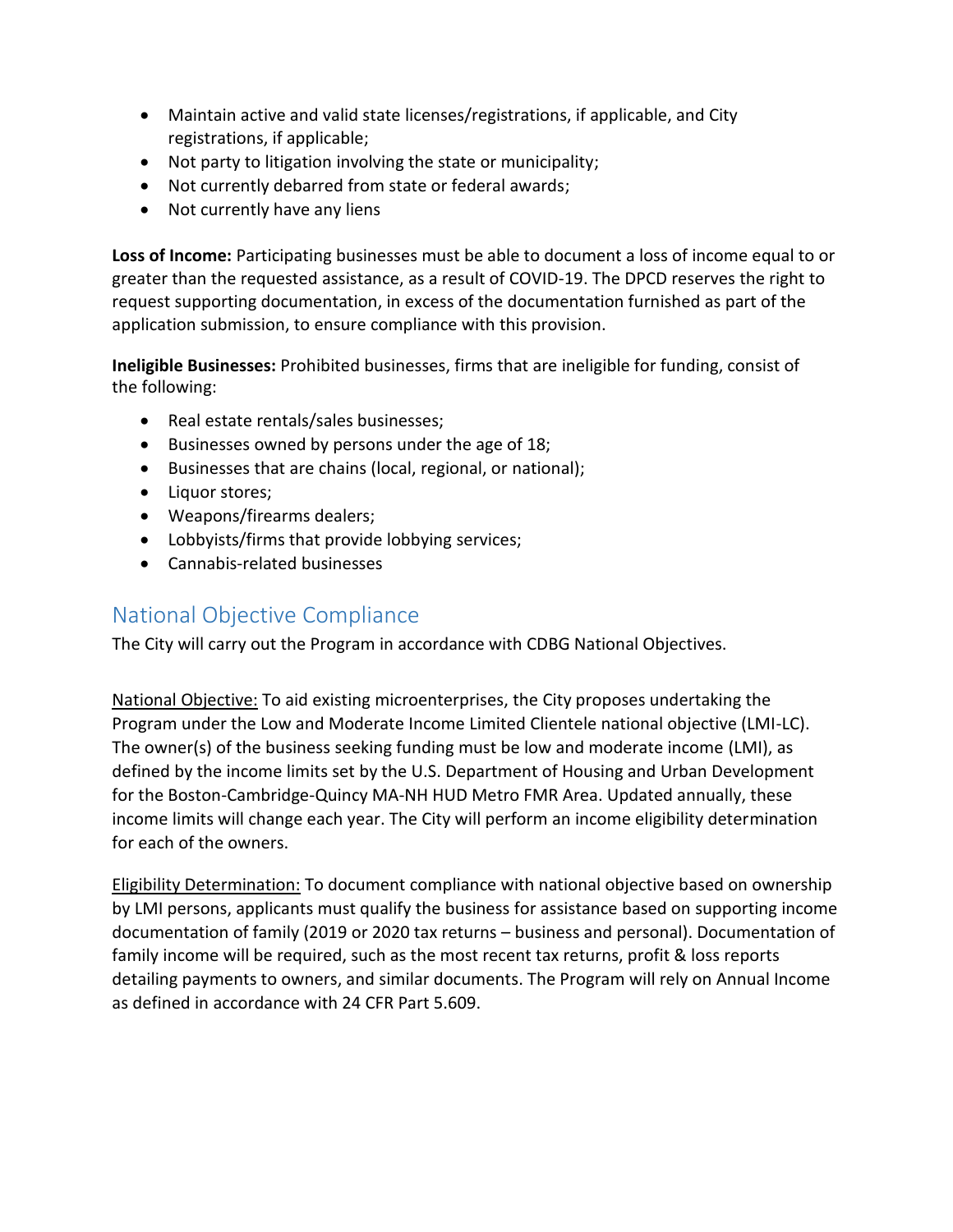| <b>Number of</b>         | <b>Gross Annual Income</b> |
|--------------------------|----------------------------|
| <b>Persons in Family</b> | <b>Not to Exceed</b>       |
|                          | \$70,750                   |
| 2                        | \$80,850                   |
| 3                        | \$90,950                   |
| Δ                        | \$101,050                  |
| 5                        | \$109,150                  |
| 6                        | \$117,250                  |
|                          | \$125,350                  |
|                          | \$133,400                  |

#### **HUD FY2021 Income Limits**

*Source: U.S. Department of Housing and Urban Development, Boston-Cambridge-Quincy MA-NH HUD Metro FMR Area*

### Use of Funds

Grants may be used for most purposes if they facilitate the stabilization or expansion of a micro enterprise and they prevent, prepare for, or respond to coronavirus.

Grant funds are intended to support ongoing operations during the Covid-19 pandemic and enable businesses that were non-essential to reopen.

Eligible costs can include rent, utilities, salaries and benefits, mortgage payments, insurance, COVID-19 health and safety measures, personal protective equipment, and costs associated with inventory.

### Maximum Allowable Award

Once the City determines that an applicant is eligible for funding, the City will compute the maximum allowable award, based on the losses incurred by the business, as a result of COVID-19. Under no circumstances will an award exceed \$15,000 or the cost of up to three (3) months of expenses, whichever is less. Applicants must submit a budget that indicates how the funds will be spent over the three (3) month period. Following the disbursement of funds, the applicant must submit receipts demonstrating that the funds were used for the purposes stated in the application.

# Application & Award Procedures

**Application:** Applications will be accepted for an initial three-week period. All applications must be accompanied by a fully completed W9 form, profit and loss statements for 2019 & 2020, and 2020 tax returns for the business owner. All applicants must possess a valid federal tax identification number and a System for Award Management (SAM) unique entity ID, which can be obtained for free at SAM.gov. Applications must be submitted digitally. Incomplete applications may be rejected.

**Evaluation:** Upon the closure of this initial three-week application period, City staff will review applications for completeness, conduct a preliminary eligibility determination, collate materials, and begin the qualitative evaluation process. The evaluation of applications may take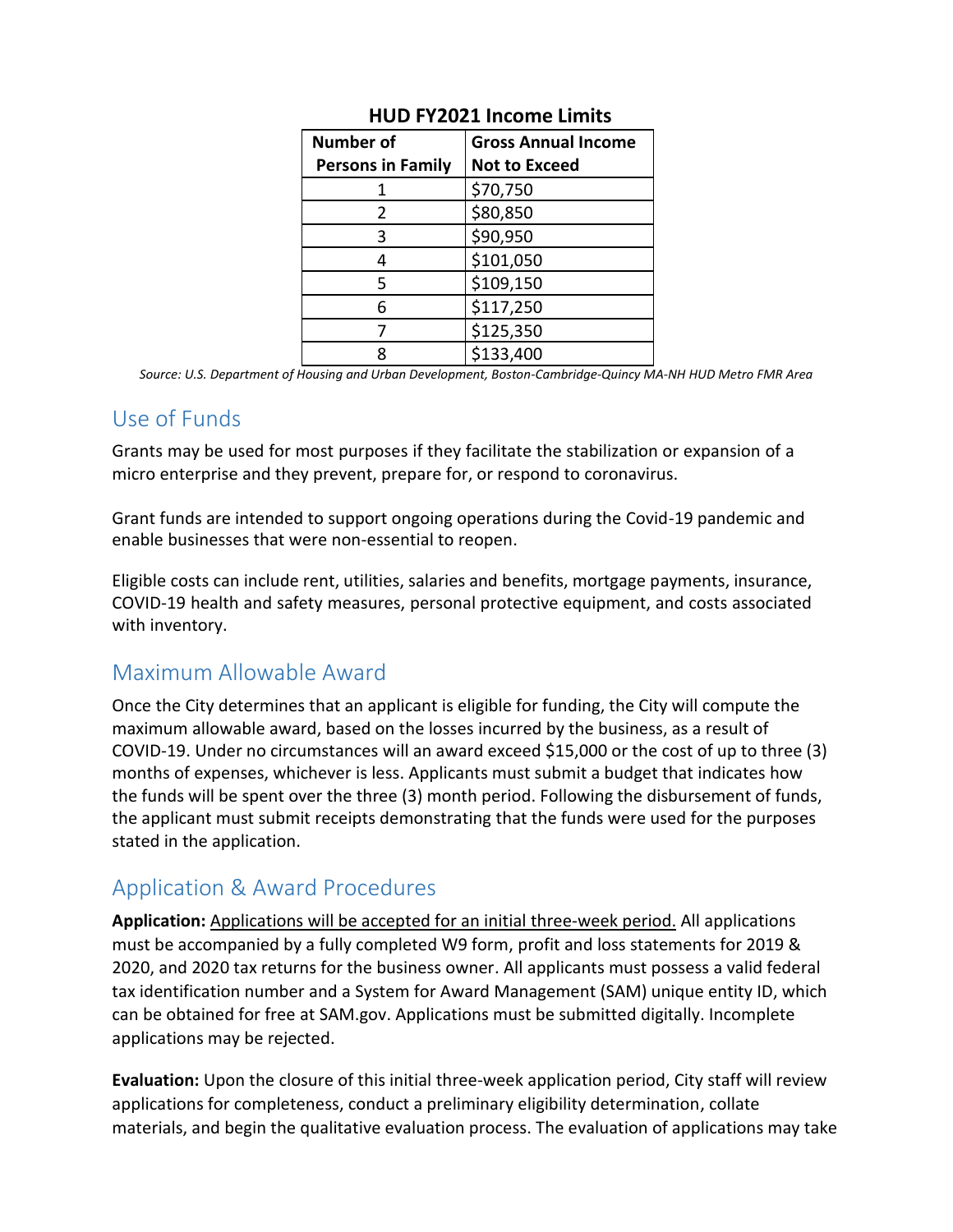up to four (4) weeks, depending on the quality and completeness of each application. Once the applications are evaluated and scored, staff will perform a final determination of eligibility.

**Evaluation Criteria:** The City will assess each application using the qualitative evaluation criteria found in Attachment A. Minority-owned, women-owned, and veteran-owned businesses will receive a priority through the assignment of four (4) additional points during the evaluation process.

**Notification & Award:** Selected applicants will receive a Notice of Award and Grant Agreement for endorsement. The Grant Agreement will cover a period of one (1) year from the date of execution, during which the beneficiary will be subject to monitoring. The selected applicant must fully execute and return the Grant Agreement. Subsequently, the Grant Agreement will be countersigned by the City, including, but not limited to, the Director of the Department of Planning and Community Development.

Unsuccessful applicants will be notified by email. If an email address was not provided, they will be notified by mail.

**Disbursement & Reporting:** The disbursement of funds will occur after the Grant Agreement has been fully executed. Generally, it will take approximately two (2) weeks for funds to be disbursed once agreements have been signed. Funds will be issued via check directly by the City. Following the receipt of funds, the recipient must submit receipts or other financial records describing the use of the funds within 90 days. Within 90 days of receipt of funds, recipients must furnish receipts of all expenditures for which grant funds are used. Digital and hardcopy receipts will be accepted. Receipts should specify the date of the purchase or expense, the type of purchase or expense (i.e. rent, inventory), and the value of the purchase or expense. For labor and payroll expenses, the recipient must submit itemized documentation of the employees, amounts paid, and date of payment. Examples of appropriate documentation include, but are not limited to, store receipts, purchase orders, credit card statements, and bank statements. Failure to submit the mandatory receipts, necessary to demonstrate that the funds were used for proper purposes, will result in the City requiring the repayment of all monies that cannot be adequately accounted.

Copies of all receipts must be uploaded to the online portal. Access to the portal will be provided at the time of the contract signing. No receipts will be accepted in person.

**Monitoring:** Periodically, during the one (1) year period following the execution of the Grant Agreement, the City will monitor recipients to ensure compliance with the program.

**Future Application Rounds:** Following the initial three (3) week application period and resulting evaluation, award, and disbursement process, the DPCD may reopen the application period, if funds remain unspent. The second round of applications may be accepted on a rolling basis, or the Department may set out a three (3) week application window, when applications could be submitted.

#### Repayment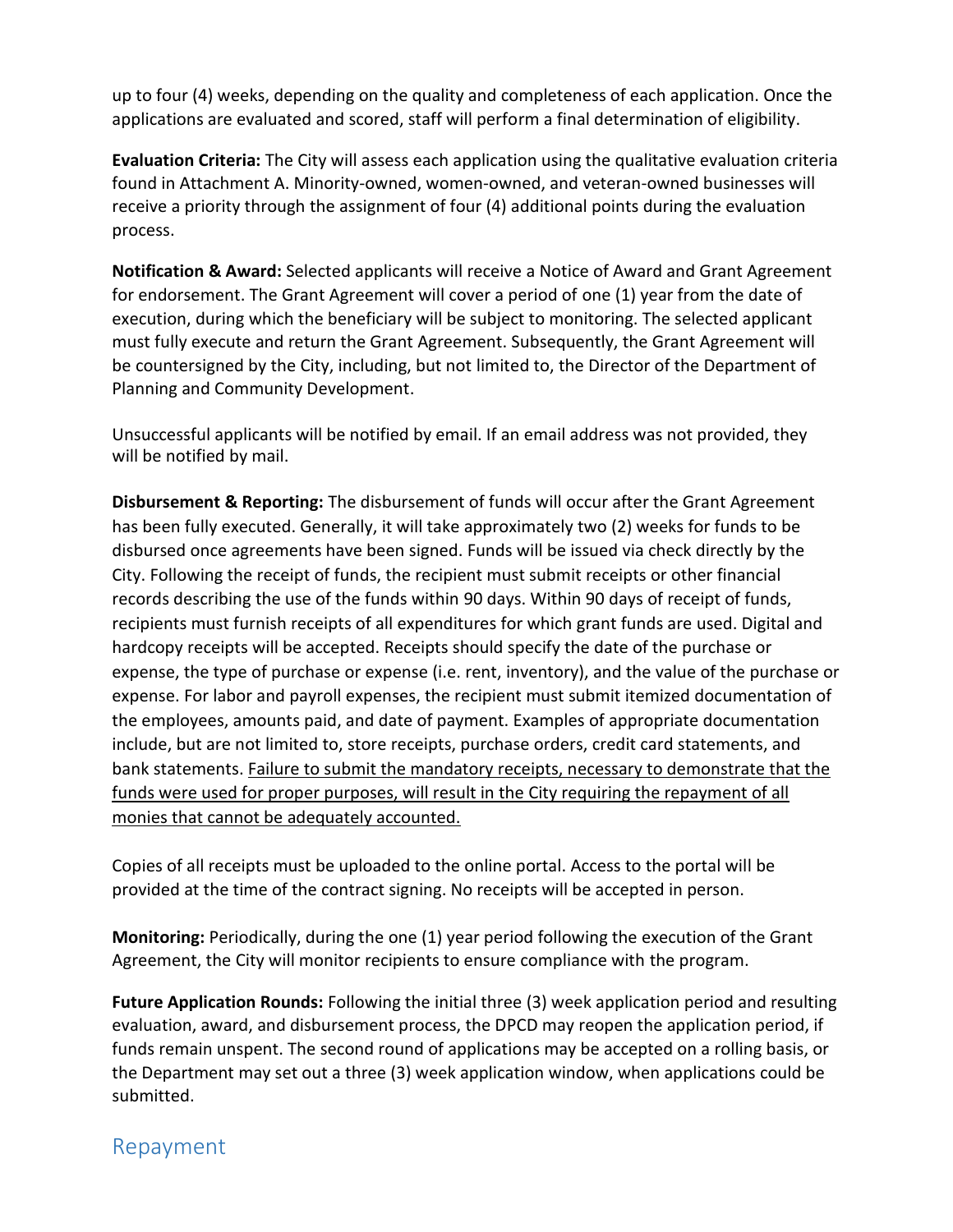This program provides direct grant assistance to qualified small businesses. If a business receives funds, remains in business in Revere, and complies with the grant terms and conditions, the business will NOT have to repay any funds.

If a business ceases to exist or relocates outside of Revere within one (1) year of the execution of the grant agreement, the business shall repay the grant funds.

# Duplication of Benefits

A duplication of benefits occurs when a person, household, business, government, or other entity receives financial assistance from multiple sources for the same purpose, and the total assistance received for that purpose is more than the total need for assistance. Duplication of benefits occurs when Federal financial assistance is provided to a person or entity through a program to address losses and the person or entity has received (or would receive, by acting reasonably to obtain available assistance) financial assistance for the same costs from any other source (including insurance), and the total amount received exceeds the total need for those costs.

**To comply with this section, applicants must complete the Duplication of Benefits section of the grant application**. The certification must be completed by any recipient of funds, in compliance with Section 312 of the Stafford Act, as amended by Section 1210 of the Disaster Recovery Reform Act of 2018, and all applicable Federal Register notices, including FR-6218- N-01.

# Equal Opportunity

**Accommodations for persons with disabilities and non-English speaking residents:**

In accordance with Title II of the Americans with Disabilities Act of 1990 and Section 504 of the Rehabilitation Act of 1974, the City will reasonably accommodate qualified persons with disabilities in all programs and services funded by CDBG. All programs will be offered in accessible locations (e.g., those meeting the requirements of the Americans with Disabilities Act Accessibility Guidelines), or redesigned and modified to be accessible when barrier-free facilities are unavailable for program delivery. Reasonable accommodation for other types of disabilities will be made at the request of the affected person.

All application and program materials will be produced in English and Spanish. If the City needs to accommodate non-English speaking persons, it will take all administratively feasible steps to provide translation assistance upon request.

It is the policy of the City of Revere to carry out these objectives as effectively as possible and without regard for race, color, creed, religion, national origin, ancestry, sex, age, children, marital status, sexual orientation, gender identity, disability, public assistance or rent-subsidy status.